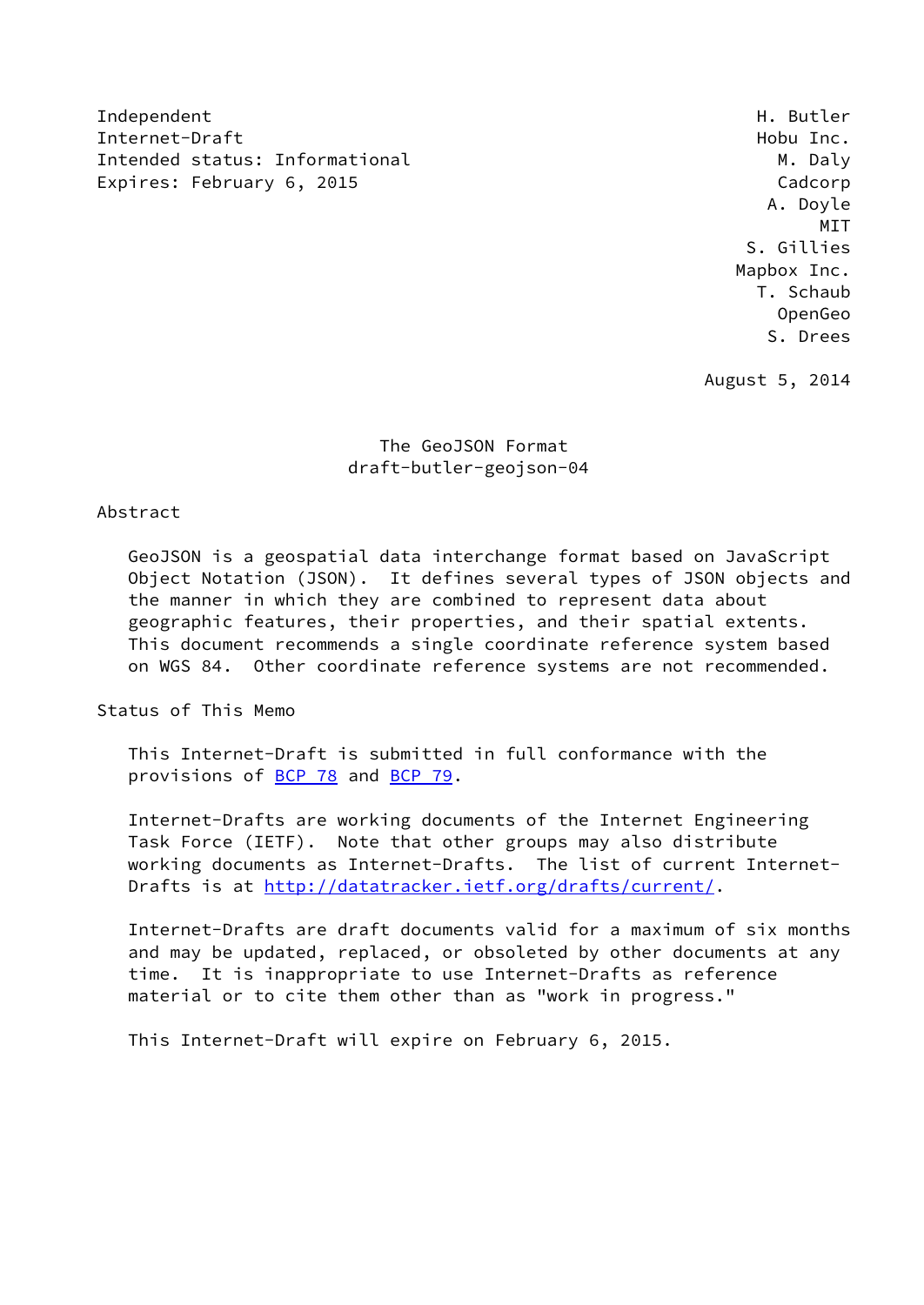Internet-Draft GeoJSON GeoGEON August 2014

Copyright Notice

 Copyright (c) 2014 IETF Trust and the persons identified as the document authors. All rights reserved.

This document is subject to **[BCP 78](https://datatracker.ietf.org/doc/pdf/bcp78)** and the IETF Trust's Legal Provisions Relating to IETF Documents [\(http://trustee.ietf.org/license-info](http://trustee.ietf.org/license-info)) in effect on the date of publication of this document. Please review these documents carefully, as they describe your rights and restrictions with respect to this document. Code Components extracted from this document must include Simplified BSD License text as described in Section 4.e of the Trust Legal Provisions and are provided without warranty as described in the Simplified BSD License.

## Table of Contents

| 1.               |                                   |  | $\overline{3}$  |
|------------------|-----------------------------------|--|-----------------|
| 1.1.             |                                   |  | $\overline{3}$  |
| 1.2.             | Conventions Used in This Document |  | $\overline{4}$  |
| 1.3.             | Specification of GeoJSON          |  | $\overline{4}$  |
| 1.4.             |                                   |  | $\overline{4}$  |
|                  |                                   |  | $\overline{4}$  |
|                  |                                   |  | $\underline{6}$ |
|                  |                                   |  | $\underline{6}$ |
|                  |                                   |  | $\underline{6}$ |
|                  |                                   |  | $\mathbf{I}$    |
|                  |                                   |  | $\mathbf{Z}$    |
|                  |                                   |  | $\overline{1}$  |
|                  | 2.1.5.                            |  | $\overline{1}$  |
|                  | 2.1.6.                            |  | $\overline{1}$  |
|                  |                                   |  | $\underline{8}$ |
|                  | $2.1.8$ . Geometry Collection     |  | 8               |
|                  |                                   |  | $\underline{8}$ |
|                  | 2.3. Feature Collection Object    |  | $\underline{8}$ |
| $\overline{3}$ . | Coordinate Reference System       |  | $\frac{8}{2}$   |
| $\overline{4}$ . |                                   |  | $\overline{9}$  |
| 5.               |                                   |  | 10              |
| 6.               | Interoperability Considerations   |  | 10              |
| $\overline{1}$ . |                                   |  |                 |
| 8.               |                                   |  | 12              |
|                  | 8.1. Normative References         |  | 12              |
|                  | 8.2. Informative References       |  | 12              |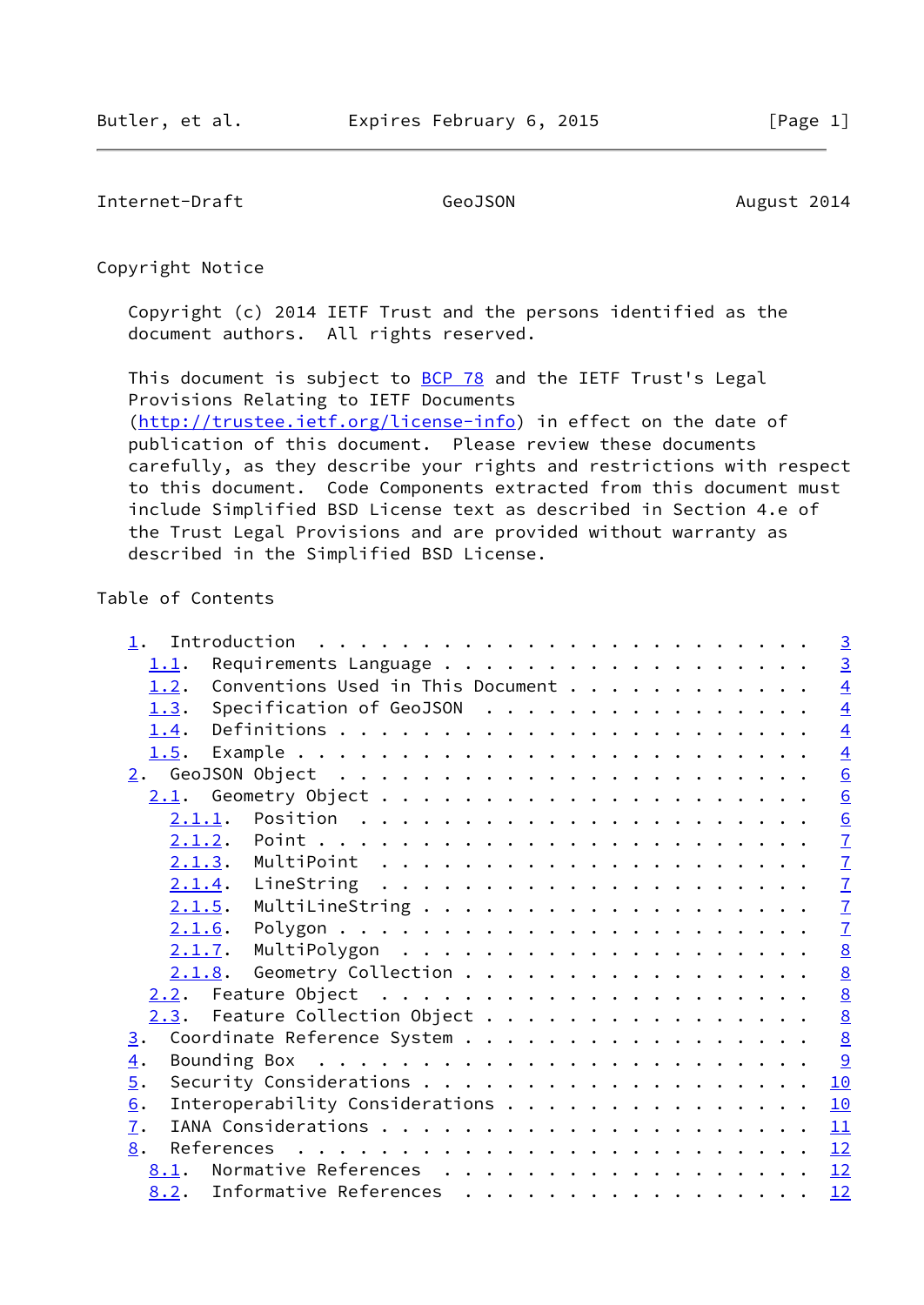|  | Appendix A. Geometry Examples 12 |  |  |  |  |  |  |  |  |  |  |  |  |
|--|----------------------------------|--|--|--|--|--|--|--|--|--|--|--|--|
|  |                                  |  |  |  |  |  |  |  |  |  |  |  |  |
|  |                                  |  |  |  |  |  |  |  |  |  |  |  |  |
|  |                                  |  |  |  |  |  |  |  |  |  |  |  |  |
|  |                                  |  |  |  |  |  |  |  |  |  |  |  |  |
|  |                                  |  |  |  |  |  |  |  |  |  |  |  |  |

| Butler, et al. | Expires February 6, 2015 |  |
|----------------|--------------------------|--|
|----------------|--------------------------|--|

 $[Page 2]$ 

GeoJSON August 2014

<span id="page-2-1"></span>

| Internet-Draft |  |
|----------------|--|
|----------------|--|

 [A.5](#page-15-1). MultiLineStrings . . . . . . . . . . . . . . . . . . . . [14](#page-14-0) [A.6](#page-16-0). MultiPolygons . . . . . . . . . . . . . . . . . . . . . . [15](#page-15-2) [A.7](#page-17-0). GeometryCollections . . . . . . . . . . . . . . . . . . [16](#page-17-1) [Appendix B](#page-18-0). Contributors . . . . . . . . . . . . . . . . . . . . [17](#page-18-1) Authors' Addresses . . . . . . . . . . . . . . . . . . . . . . . [17](#page-18-1)

## <span id="page-2-0"></span>[1](#page-2-0). Introduction

 GeoJSON is a format for encoding data about geographic features using JavaScript Object Notation (JSON) [[RFC7159](https://datatracker.ietf.org/doc/pdf/rfc7159)]. The format is concerned with features in the broadest sense; any thing with qualities that are bounded in geographical space may be a feature whether it is a physical structure or not. The concepts in GeoJSON are not new; they are derived from pre-existing open geographic information system standards (for COM, SQL, and XML) and have been streamlined to better suit web application development using JSON.

 GeoJSON comprises the seven concrete geometry types defined in the OpenGIS Simple Features Implementation Specification for SQL [\[SFSQL\]](#page-12-4): 0-dimensional Point and MultiPoint; 1-dimensional curve LineString and MultiLineString; 2-dimensional surface Polygon and MultiPolygon; and the heterogeneous GeometryCollection. GeoJSON representations of instances of these geometry types are analogous to the well-known binary (WKB) and text (WKT) representations described in that same specification.

 GeoJSON also comprises the types Feature and FeatureCollection. Feature objects in GeoJSON contain a geometry object with one of the above geometry types and additional properties. A FeatureCollection object contains an array of feature objects. This structure is analogous to that of the Web Feature Service (WFS) response to GetFeatures requests specified in [[WFSv1\]](#page-12-5) or to a KML Folder of Placemarks  $\lceil$ [KMLv2.2\]](#page-12-6). Some implementations of the WFS specification also provide GeoJSON formatted responses to GetFeature requests, but there is no particular service model or feature type ontology implied in the GeoJSON format specification.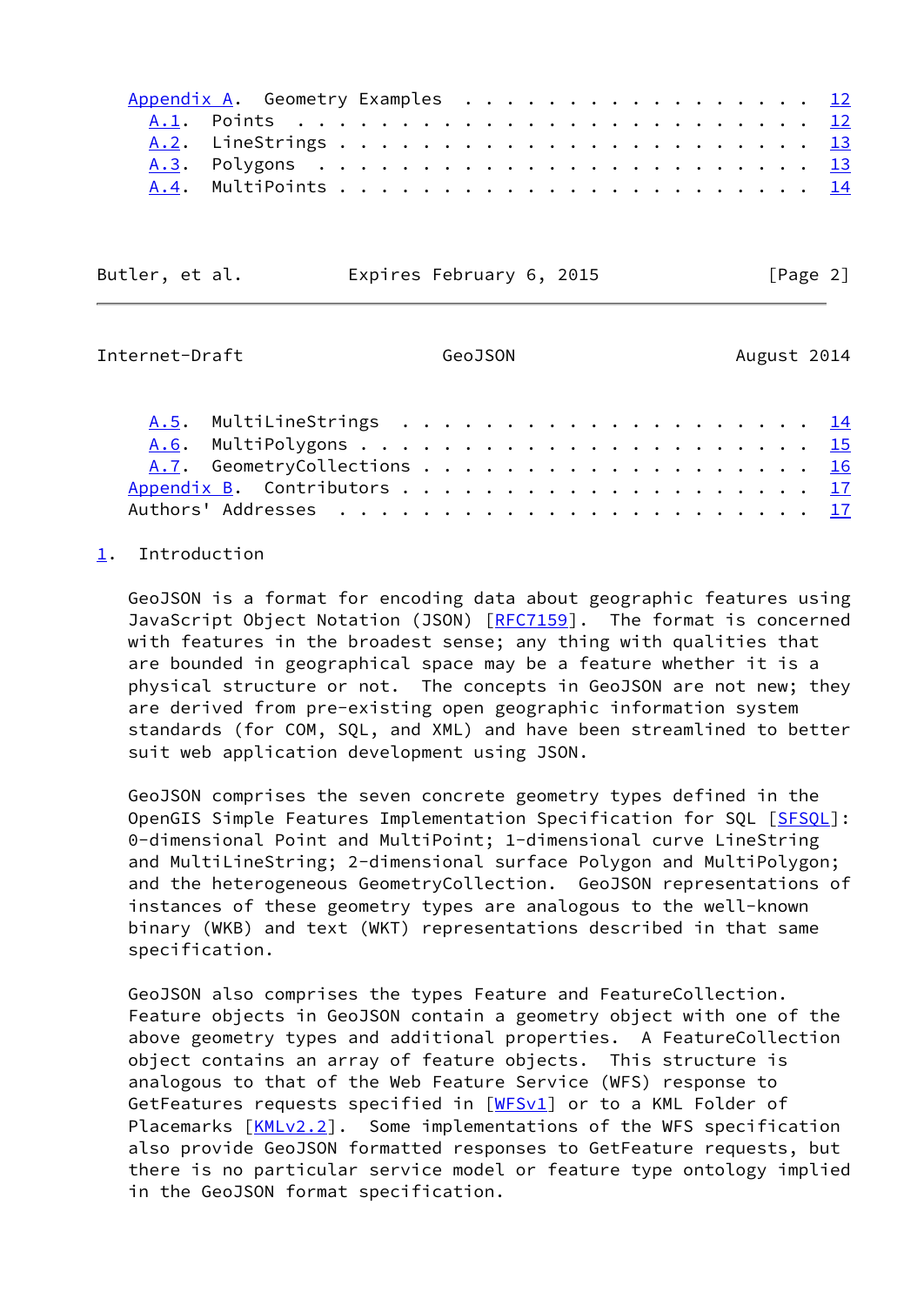Since its initial publication in 2008 [[GJ2008](#page-12-7)], the GeoJSON format specification has steadily grown in popularity. It is widely used in JavaScript web mapping libraries, JSON-based document databases, and web APIs.

<span id="page-3-0"></span>[1.1](#page-3-0). Requirements Language

 The key words "MUST", "MUST NOT", "REQUIRED", "SHALL", "SHALL NOT", "SHOULD", "SHOULD NOT", "RECOMMENDED", "NOT RECOMMENDED", "MAY", and "OPTIONAL" in this document are to be interpreted as described in  $[REC2119]$ .

| Butler, et al. |  | Expires February 6, 2015 |  |  | [Page 3] |  |
|----------------|--|--------------------------|--|--|----------|--|
|----------------|--|--------------------------|--|--|----------|--|

<span id="page-3-2"></span>Internet-Draft GeoJSON GeoDSON August 2014

<span id="page-3-1"></span>[1.2](#page-3-1). Conventions Used in This Document

 The ordering of the members of any JSON object defined in this document MUST be considered irrelevant, as specified by [\[RFC7159](https://datatracker.ietf.org/doc/pdf/rfc7159)].

 Some examples use the combination of a JavaScript single line comment  $\left(\frac{1}{1}\right)$  followed by an ellipsis  $\left(\ldots\right)$  as placeholder notation for content deemed irrelevant by the authors. These placeholders must of course be deleted or otherwise replaced, before attempting to validate the corresponding JSON code example.

 Whitespace is used in the examples inside this document to help illustrate the data structures, but is not required. Unquoted whitespace is not significant in JSON.

<span id="page-3-3"></span>[1.3](#page-3-3). Specification of GeoJSON

 This document updates the original GeoJSON format specification [\[GJ2008](#page-12-7)].

# <span id="page-3-4"></span>[1.4](#page-3-4). Definitions

- o JavaScript Object Notation (JSON), and the terms object, name, value, array, number, true, false, and null are to be interpreted as defined in [\[RFC7159](https://datatracker.ietf.org/doc/pdf/rfc7159)].
- o Inside this document the term "geometry type" refers to the seven case-sensitive strings: "Point", "MultiPoint", "LineString", "MultiLineString", "Polygon", "MultiPolygon", and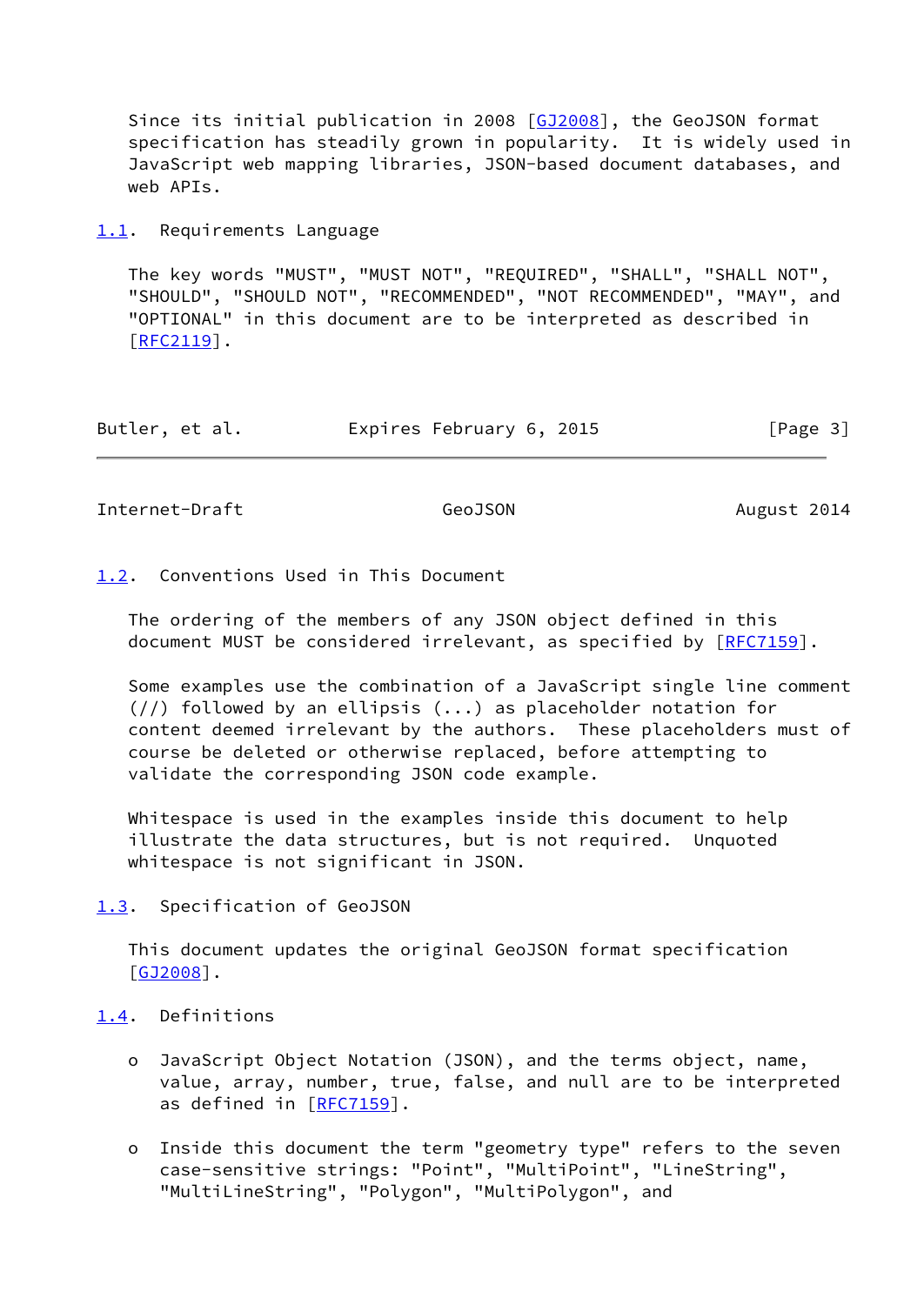"GeometryCollection".

 o As another shorthand notation, the term "GeoJSON types" refers to the nine case-sensitive strings "Feature", "FeatureCollection" and the geometry types listed above.

# <span id="page-4-0"></span>[1.5](#page-4-0). Example

A GeoJSON feature collection:

| Butler, et al. | Expires February 6, 2015 | [Page 4] |
|----------------|--------------------------|----------|
|                |                          |          |

```
Internet-Draft GeoJSON GeoGEON August 2014
```

```
 {
        "type": "FeatureCollection",
        "features": [{
            "type": "Feature",
            "geometry": {
                "type": "Point",
                "coordinates": [102.0, 0.5]
            },
            "properties": {
                "prop0": "value0"
            }
        }, {
            "type": "Feature",
            "geometry": {
                "type": "LineString",
                "coordinates": [
                     [102.0, 0.0],
                     [103.0, 1.0],
                     [104.0, 0.0],
                     [105.0, 1.0]
 ]
            },
```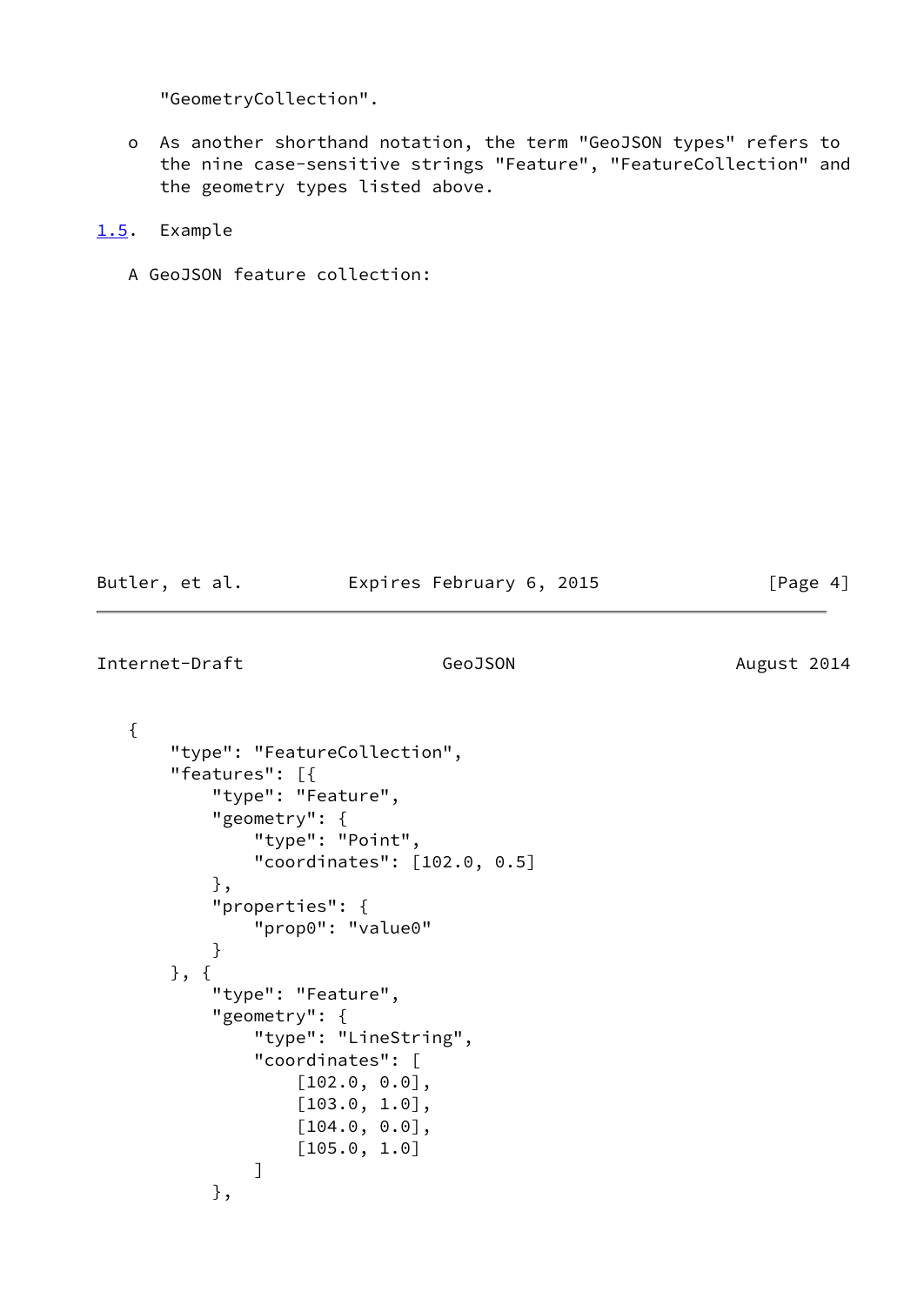```
 "properties": {
             "prop0": "value0",
             "prop1": 0.0
 }
      }, {
          "type": "Feature",
          "geometry": {
             "type": "Polygon",
             "coordinates": [
 [
                     [100.0, 0.0],
                    [101.0, 0.0],
                    [101.0, 1.0],
                     [100.0, 1.0],
                     [100.0, 0.0]
 ]
 ]
          },
          "properties": {
             "prop0": "value0",
             "prop1": {
                 "this": "that"
 }
 }
      }]
   }
```

| Butler, et al. | Expires February 6, 2015 | [Page 5] |
|----------------|--------------------------|----------|
|----------------|--------------------------|----------|

<span id="page-5-1"></span>Internet-Draft GeoJSON GeoGEON August 2014

## <span id="page-5-0"></span>[2](#page-5-0). GeoJSON Object

 GeoJSON always consists of a single object. This object (referred to as the GeoJSON object below) represents a geometry, feature, or collection of features.

- o The GeoJSON object MUST have a member with the name "type". The value of the member MUST be one of the GeoJSON types.
- o The GeoJSON object MAY have any number of other members.
- o A GeoJSON object MAY have a "bbox" member, the value of which MUST be a bounding box array (see 4. Bounding Boxes).

<span id="page-5-2"></span>[2.1](#page-5-2). Geometry Object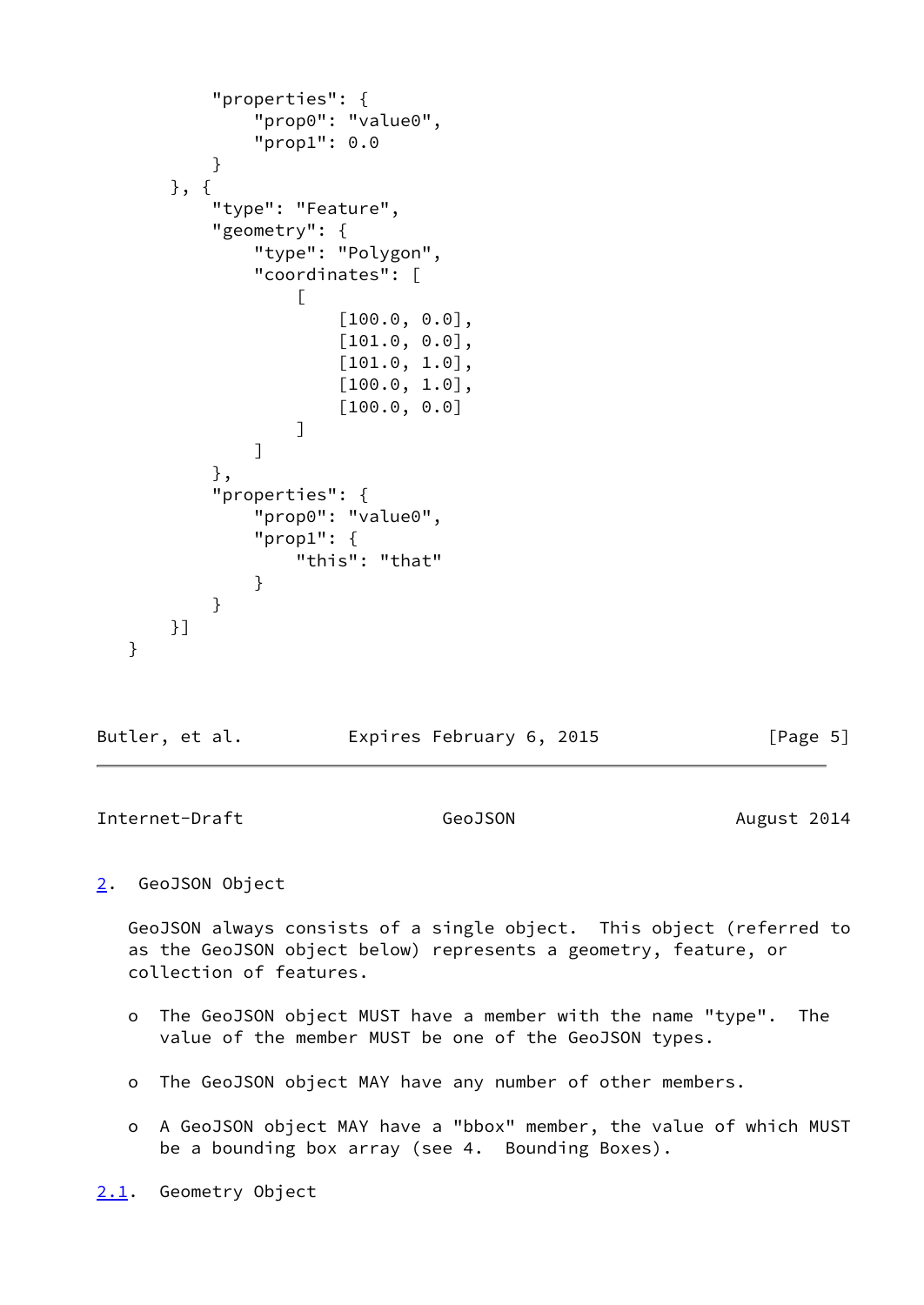A geometry object is a GeoJSON object where the "type" value is one of the geometry types. A GeoJSON geometry object of any type other than "GeometryCollection" MUST have a member with the name "coordinates". The value of the coordinates member is always an array. The structure of the elements in this array is determined by the type of geometry. GeoJSON processors MAY interpret geometry objects with empty coordinates arrays as null objects.

## <span id="page-6-0"></span>[2.1.1](#page-6-0). Position

 A position is the fundamental geometry construct. The "coordinates" member of a geometry object is composed of either:

o one position (in the case of a Point geometry),

o an array of positions (LineString or MultiPoint geometries),

o an array of arrays of positions (Polygons, MultiLineStrings),

o or a multidimensional array of positions (MultiPolygon).

 A position is represented by an array of numbers. There MUST be two or more elements. The first two elements will be longitude and latitude, or easting and northing, precisely in that order and using decimal numbers. Altitude or elevation MAY be included as an optional third element.

 Additional position elements MAY be included but MUST follow the three specified above and MAY be ignored by software. Interpretation and meaning of additional elements is beyond the scope of this specification.

| Butler, et al. | Expires February 6, 2015 |  | [Page 6] |
|----------------|--------------------------|--|----------|
|----------------|--------------------------|--|----------|

<span id="page-6-2"></span>Internet-Draft GeoJSON GeoGEON August 2014

 Examples of positions and geometries are provided in "Appendix A. Geometry Examples".

<span id="page-6-1"></span>[2.1.2](#page-6-1). Point

For type "Point", the "coordinates" member MUST be a single position.

<span id="page-6-3"></span>[2.1.3](#page-6-3). MultiPoint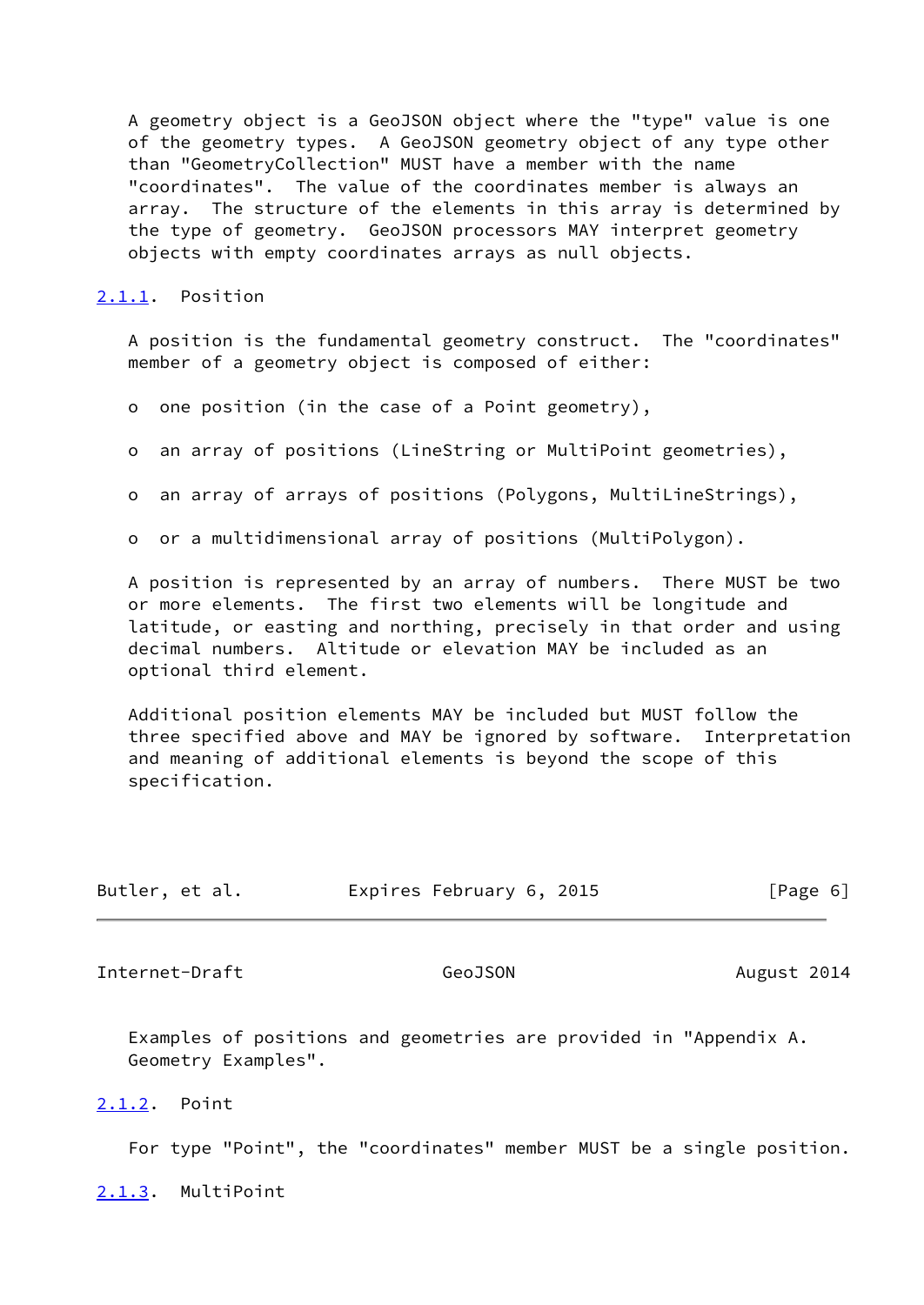For type "MultiPoint", the "coordinates" member MUST be an array of positions.

<span id="page-7-0"></span>[2.1.4](#page-7-0). LineString

 For type "LineString", the "coordinates" member MUST be an array of two or more positions.

<span id="page-7-1"></span>[2.1.5](#page-7-1). MultiLineString

 For type "MultiLineString", the "coordinates" member MUST be an array of LineString coordinate arrays.

<span id="page-7-2"></span>[2.1.6](#page-7-2). Polygon

 To specify a constraint specific to polygons, it is useful to introduce the concept of a linear ring:

- o A linear ring is a closed LineString with 4 or more positions.
- o The first and last positions are equivalent (they represent equivalent points).
- o A linear ring is the boundary of a surface or the boundary of a hole in a surface.

 Though a linear ring is not explicitly represented as a GeoJSON geometry type, it leads to a canonical formulation of the Polygon geometry type definition as follows:

- o For type "Polygon", the "coordinates" member MUST be an array of linear ring coordinate arrays.
- o For Polygons with more than one of these rings, the first MUST be the exterior ring and any others MUST be interior rings. The exterior ring bounds the surface and the interiors rings (if present) bound holes within the surface.

| Butler, et al. | Expires February 6, 2015 | [Page 7] |
|----------------|--------------------------|----------|
|                |                          |          |

<span id="page-7-4"></span>Internet-Draft GeoJSON GeoGEON August 2014

<span id="page-7-3"></span>[2.1.7](#page-7-3). MultiPolygon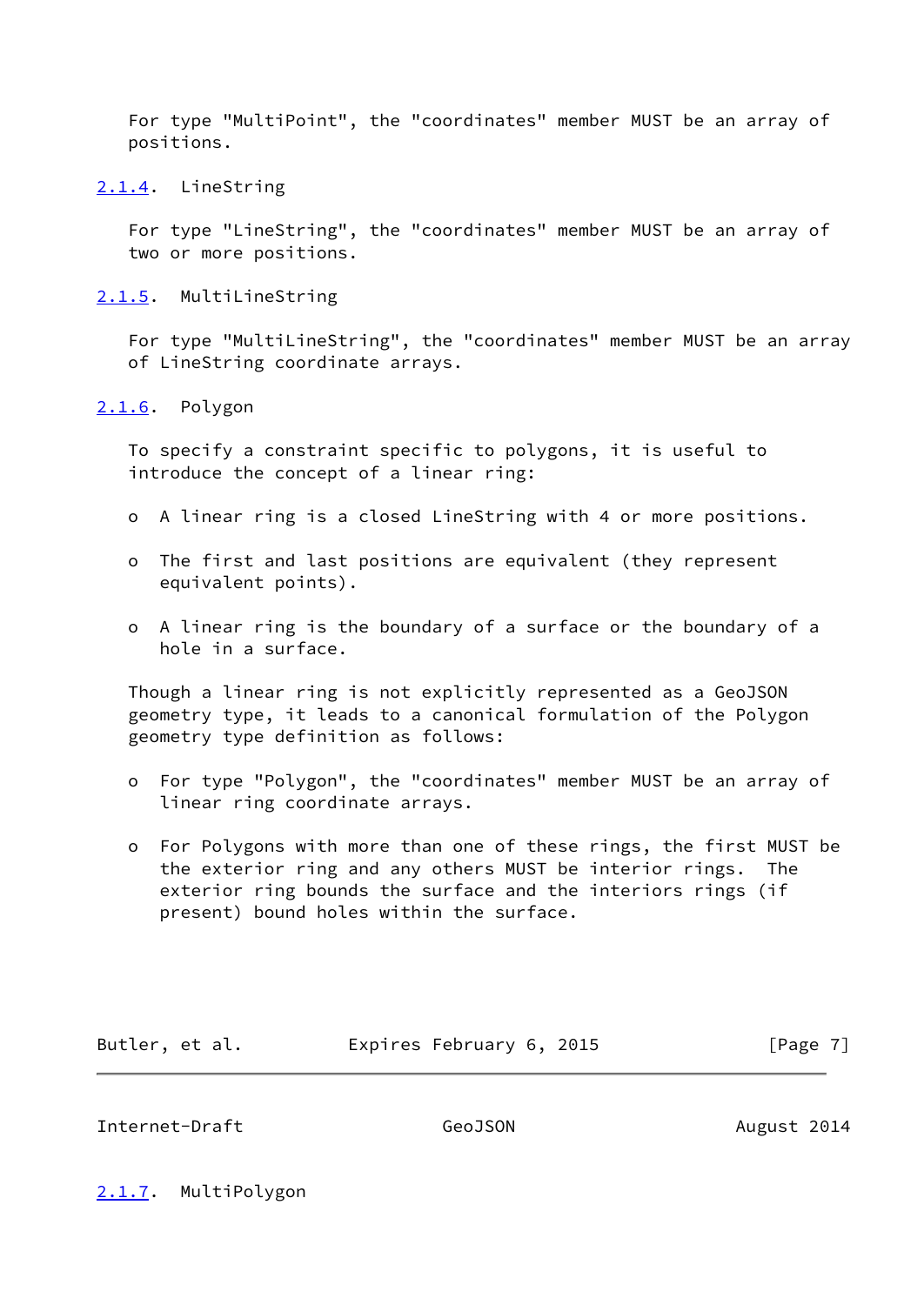For type "MultiPolygon", the "coordinates" member MUST be an array of Polygon coordinate arrays.

<span id="page-8-0"></span>[2.1.8](#page-8-0). Geometry Collection

 A GeoJSON object with type "GeometryCollection" is a geometry object which represents a collection of geometry objects. A geometry collection MUST have a member with the name "geometries". The value corresponding to "geometries" is an array. Each element in this array is a GeoJSON geometry object.

<span id="page-8-1"></span>[2.2](#page-8-1). Feature Object

A GeoJSON object with the type "Feature" is a feature object.

- o A feature object MUST have a member with the name "geometry". The value of the geometry member SHALL be either a geometry object as defined above or, in the the case that the feature is unlocated, a JSON null value.
- o A feature object MUST have a member with the name "properties". The value of the properties member is an object (any JSON object or a JSON null value).
- o If a feature has a commonly used identifier, that identifier SHOULD be included as a member of the feature object with the name "id" and the value of this member is either a JSON string or number.

#### <span id="page-8-2"></span>[2.3](#page-8-2). Feature Collection Object

 A GeoJSON object with the type "FeatureCollection" is a feature collection object. An object of type "FeatureCollection" MUST have a member with the name "features". The value corresponding to "features" is an array. Each element in the array is a feature object as defined above.

<span id="page-8-3"></span>[3](#page-8-3). Coordinate Reference System

 The default reference system for all GeoJSON coordinates SHALL be a geographic coordinate reference system, using the [[WGS84\]](#page-13-5) datum, and with longitude and latitude units of decimal degrees. This coordinate reference system is equivalent to the OGC's "http:// www.opengis.net/def/crs/OGC/1.3/CRS84" [\[OGCURL](#page-12-8)]. An OPTIONAL third position element SHALL be the height in meters above the WGS 84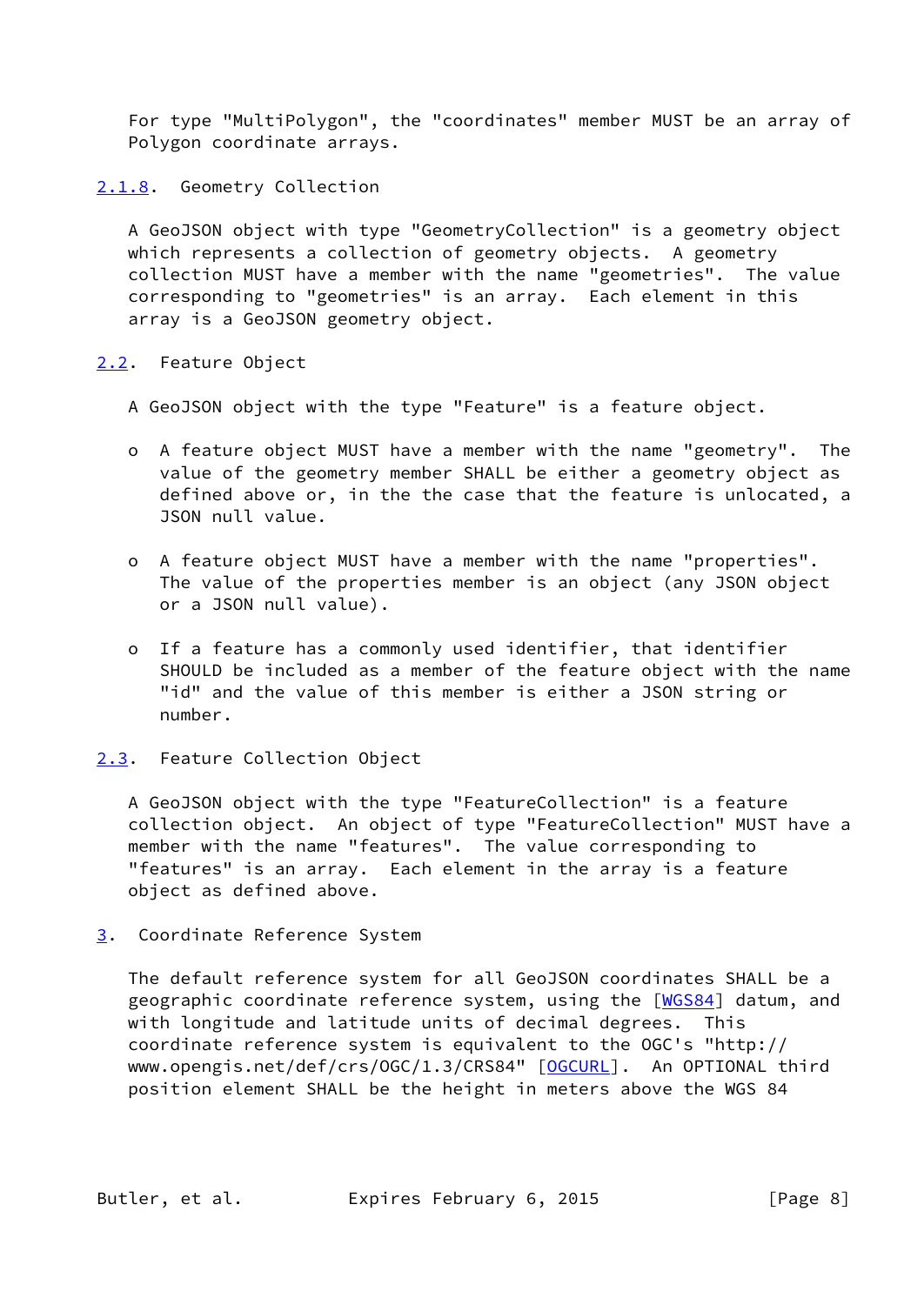## <span id="page-9-1"></span>Internet-Draft GeoJSON GeoGEON August 2014

 reference ellipsoid. For widest interoperability, GeoJSON data SHOULD use this default coordinate reference system.

 Other coordinate reference systems, including ones described by CRS objects of the kind defined in [\[GJ2008](#page-12-7)] are NOT RECOMMENDED. GeoJSON processing software SHALL NOT be expected to have access to coordinate reference systems databases. Applications requiring CRS other than the default MUST assume all responsibility for reference system and coordinate accuracy. Furthermore, GeoJSON coordinates MUST NOT under any circumstances use latitude, longitude order. See [Section 6](#page-10-2), Interoperability Considerations, for guidance in processing GeoJSON documents that do contain such a CRS object.

<span id="page-9-0"></span>[4](#page-9-0). Bounding Box

 A GeoJSON object MAY have a member named "bbox" to include information on the coordinate range for its geometries, features, or feature collections. The value of the bbox member MUST be an array of length 2\*n where n is the number of dimensions represented in the contained geometries, with the lowest values for all axes followed by the highest values. The axes order of a bbox follows the axes order of geometries.

Example of a bbox member on a feature:

```
 {
       "type": "Feature",
       "bbox": [-180.0, -90.0, 180.0, 90.0],
       "geometry": {
           "type": "Polygon",
           "coordinates": [
 [
                  [-180.0, 10.0],
                  [20.0, 90.0],
                  [180.0, -5.0],
                 [-30.0, -90.0] ]
 ]
       }
      //... }
```
Example of a bbox member on a feature collection: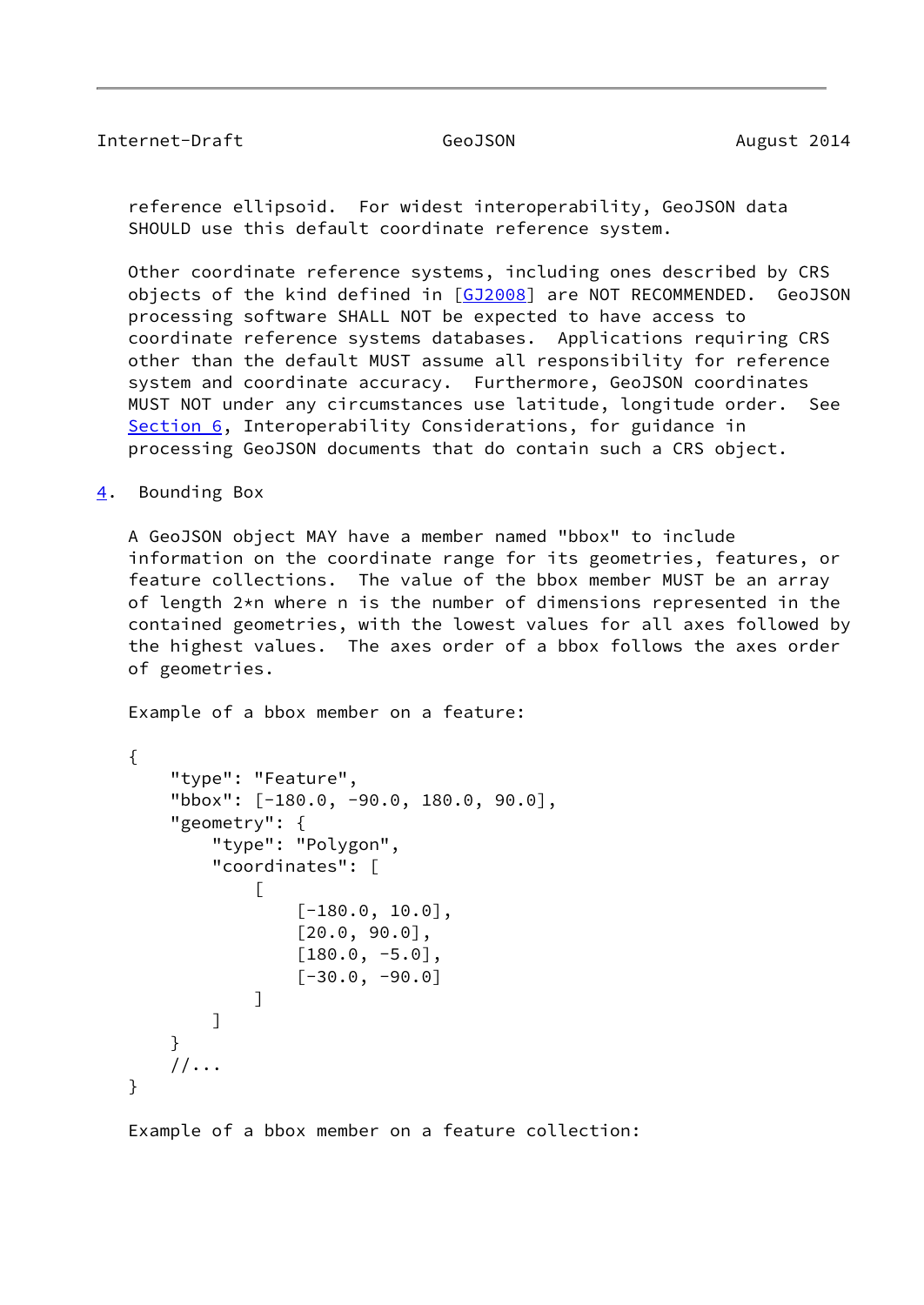```
Internet-Draft GeoJSON GeoGEON August 2014
```

```
 {
     "type": "FeatureCollection",
     "bbox": [100.0, 0.0, 105.0, 1.0],
     "features": [
    //\ldots ]
 }
```
<span id="page-10-0"></span>[5](#page-10-0). Security Considerations

 GeoJSON shares security issues common to all JSON content types. See [\[RFC7159\] Section](https://datatracker.ietf.org/doc/pdf/rfc7159#section-12) 12 for additional information. GeoJSON does not provide executable content.

As with other geographic data formats, e.g., [\[KMLv2.2](#page-12-6)], providing details about the locations of sensitive persons, animals, habitats, and facilities can expose them to unauthorized tracking or injury. GeoJSON does not provide privacy or integrity services; if sensitive data requires privacy or integrity protection the service must be provided externally.

<span id="page-10-2"></span>[6](#page-10-2). Interoperability Considerations

 There are differences among geographic data formats over whether latitude or longitude come first in a pair of numbers. Longitude comes first in GeoJSON coordinates as it does in [\[KMLv2.2](#page-12-6)].

 The original GeoJSON format specification [[GJ2008](#page-12-7)] included descriptions of coordinate reference system (CRS) objects. These are NOT RECOMMENDED but may be found in existing documents. When such a CRS is encountered in GeoJSON, the document should be processed with caution. The coordinate values may be projected, i.e., easting and northing instead of longitude and latitude.

 On encountering a named CRS object with a value of "urn:ogc:def:crs:OGC:1.3:CRS84" or "http://www.opengis.net/def/crs/ OGC/1.3/CRS84", processors SHOULD interpret the coordinates exactly as in [Section 2.1.1;](#page-6-0) these CRS are equivalent to the default coordinate reference system.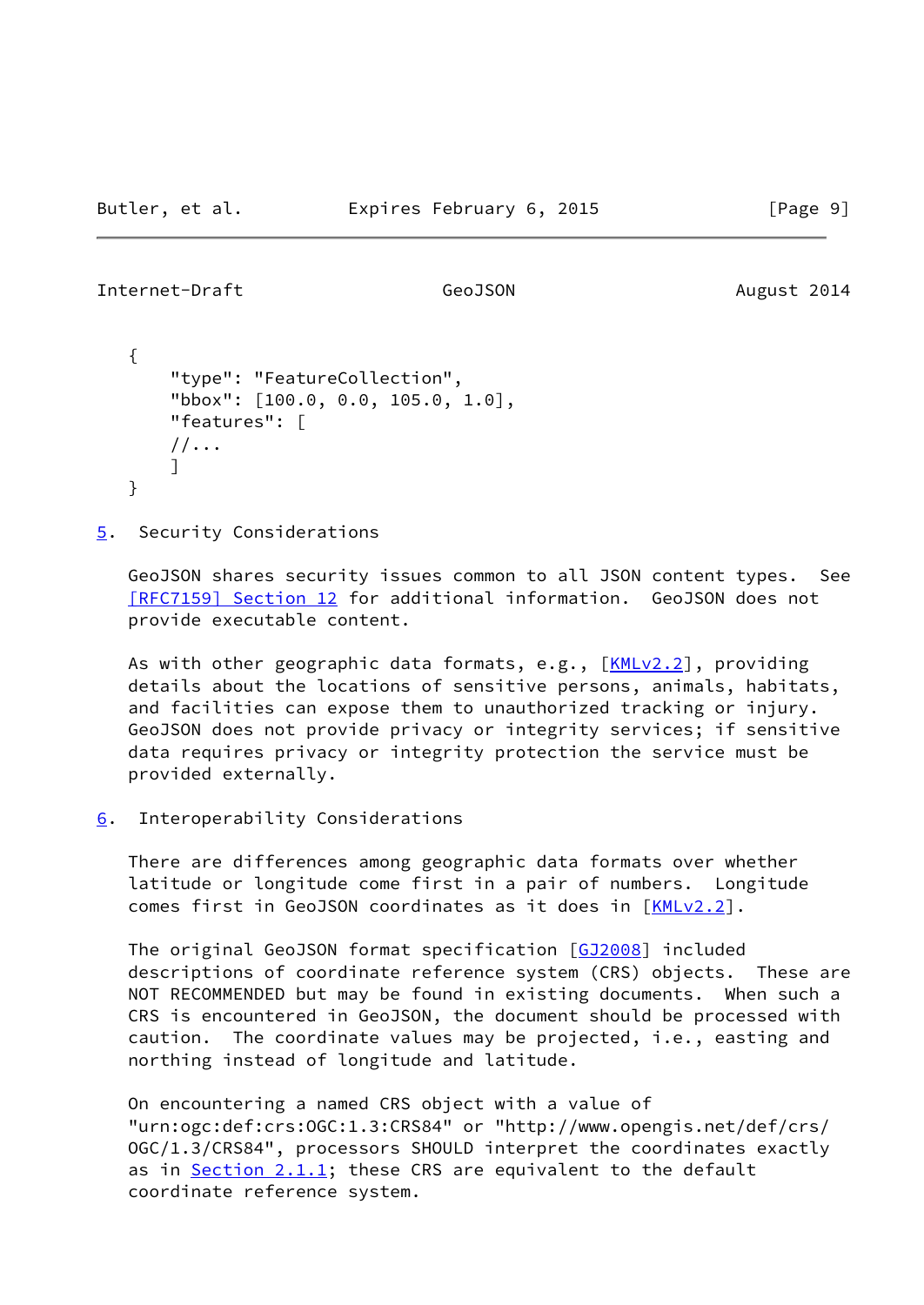Due to a history of changing and vernacular usage, extra caution is required when processing GeoJSON that has a named CRS object with the value "EPSG:4326." Heuristics may be necessary to interpret the coordinates properly; they may not be in the required longitude, latitude order.

 When serving GeoJSON, use of CRS objects is NOT RECOMMENDED. If an application requires coordinates in a reference system other than the

| Expires February 6, 2015<br>Butler, et al. | [Page 10] |
|--------------------------------------------|-----------|
|--------------------------------------------|-----------|

<span id="page-11-1"></span>Internet-Draft GeoJSON GeoGEON August 2014

 default, it MUST assume all responsibility for communicating this to clients.

 Regardless, GeoJSON coordinates MUST NOT under any circumstances use latitude, longitude order.

<span id="page-11-0"></span>[7](#page-11-0). IANA Considerations

The MIME media type for GeoJSON text is application/vnd.geo+json.

Type name: application

Subtype name: vnd.geo+json

Required parameters: n/a

Optional parameters: n/a

Encoding considerations: binary

Security considerations: See [section 5](#page-10-0) above

Interoperability considerations: See [section 6](#page-10-2) above

Published specification: [draft-butler-geojson](https://datatracker.ietf.org/doc/pdf/draft-butler-geojson)

Applications that use this media type: various

Additional information:

Magic number(s) : n/a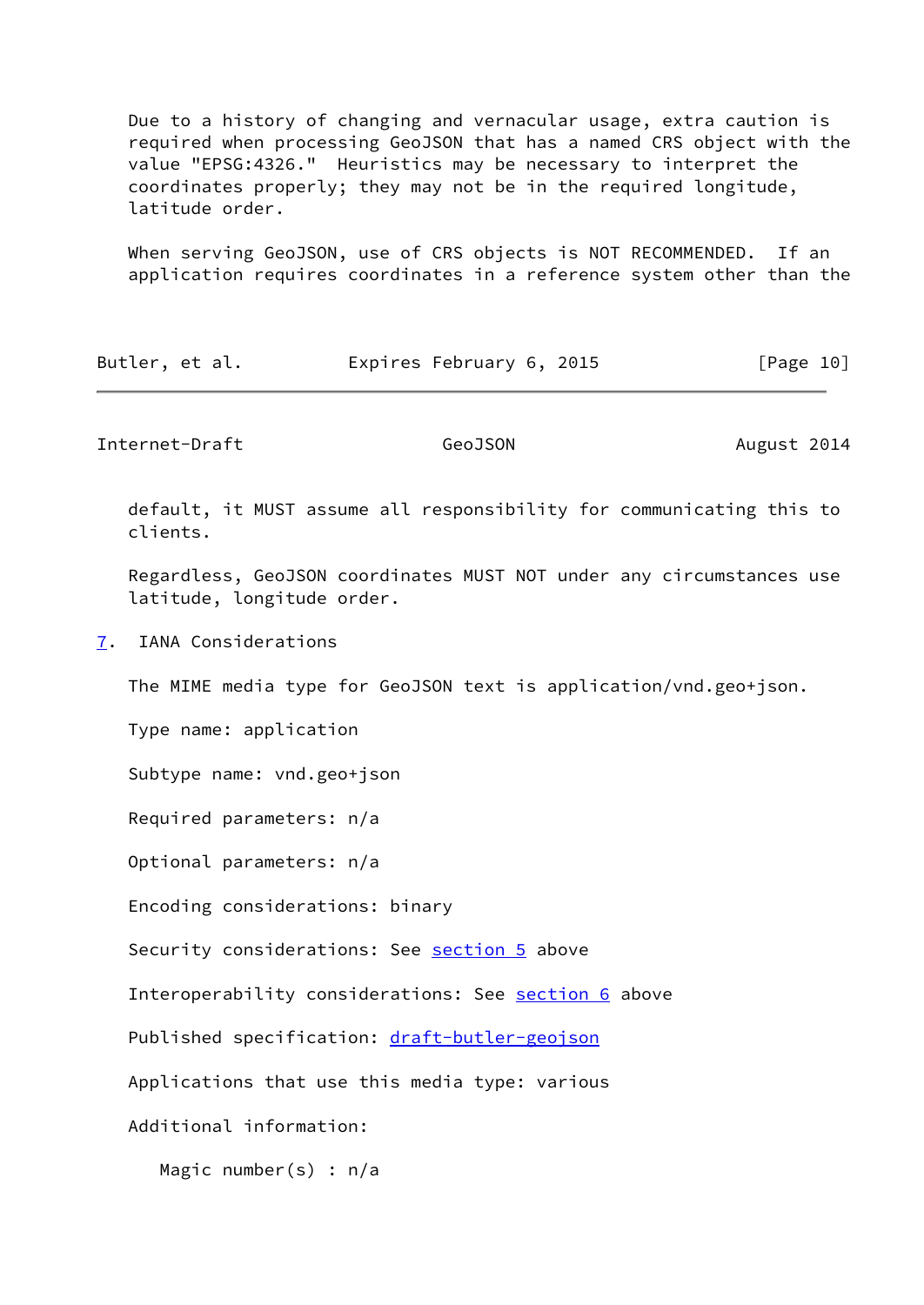File extension(s) : .json, .geojson Macintosh file type code : TEXT Object Identifiers: n/a Person to contact for further information: Sean Gillies sean.gillies@gmail.com Intended usage: COMMON Restrictions on usage: none

Butler, et al. Expires February 6, 2015 [Page 11]

<span id="page-12-1"></span>Internet-Draft GeoJSON GeoGEON August 2014

#### <span id="page-12-0"></span>[8](#page-12-0). References

<span id="page-12-2"></span>[8.1](#page-12-2). Normative References

- [RFC2119] Bradner, S., "Key words for use in RFCs to Indicate Requirement Levels", [BCP 14](https://datatracker.ietf.org/doc/pdf/bcp14), [RFC 2119](https://datatracker.ietf.org/doc/pdf/rfc2119), March 1997.
- [RFC7159] Bray, T., "The JavaScript Object Notation (JSON) Data Interchange Format", [RFC 7159](https://datatracker.ietf.org/doc/pdf/rfc7159), March 2014.

<span id="page-12-3"></span>[8.2](#page-12-3). Informative References

- <span id="page-12-7"></span> [GJ2008] Butler, H., Daly, M., Doyle, A., Gillies, S., Schaub, T., and C. Schmidt, "The GeoJSON Format Specification", June 2008.
- <span id="page-12-6"></span>[KMLv2.2] Wilson, T., "OGC KML", OGC 07-147r2, April 2008.
- <span id="page-12-8"></span>[OGCURL] Cox, S., "OGC-NA Name type specification - definitions: Part 1 - basic name", OGC 09-048r3, March 2010.
- <span id="page-12-4"></span> [SFSQL] OpenGIS Consortium, Inc., "OpenGIS Simple Features Specification For SQL Revision 1.1", OGC 99-049, May 1999.
- <span id="page-12-5"></span>[WFSv1] Vretanos, P., "Web Feature Service Implementation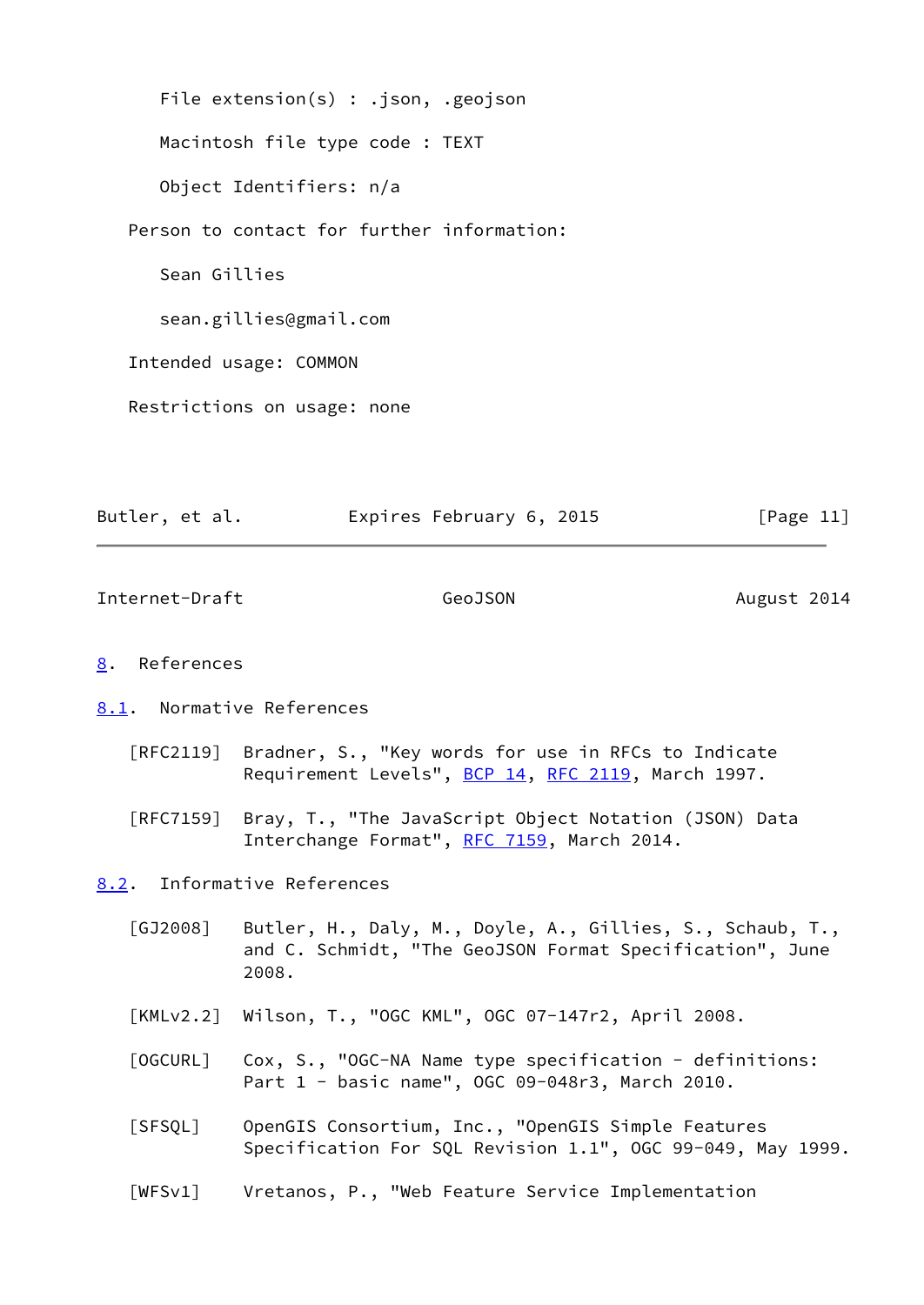```
 Specification", OGC 02-058, May 2002.
```
<span id="page-13-5"></span> [WGS84] National Imagery and Mapping Agency, "Department of Defense World Geodetic System 1984, Third Edition", 1984.

<span id="page-13-0"></span>[Appendix A.](#page-13-0) Geometry Examples

 Each of the examples below represents a valid and complete GeoJSON object.

<span id="page-13-1"></span>[A.1](#page-13-1). Points

 Point coordinates are in x, y order (easting, northing for projected coordinates, longitude, latitude for geographic coordinates):

```
 {
     "type": "Point",
     "coordinates": [100.0, 0.0]
 }
```

| Butler, et al. | Expires February 6, 2015 | [Page 12] |
|----------------|--------------------------|-----------|
|                |                          |           |

<span id="page-13-3"></span>Internet-Draft GeoJSON GeoGEON August 2014

```
A.2. LineStrings
```
 Coordinates of LineString are an array of positions (see "2.1.1. Position"):

```
 {
      "type": "LineString",
      "coordinates": [
           [100.0, 0.0],
           [101.0, 1.0]
     \mathbf{I} }
```
<span id="page-13-4"></span>[A.3](#page-13-4). Polygons

 Coordinates of a Polygon are an array of LinearRing (cf. "2.1.6 Polygon") coordinate arrays. The first element in the array represents the exterior ring. Any subsequent elements represent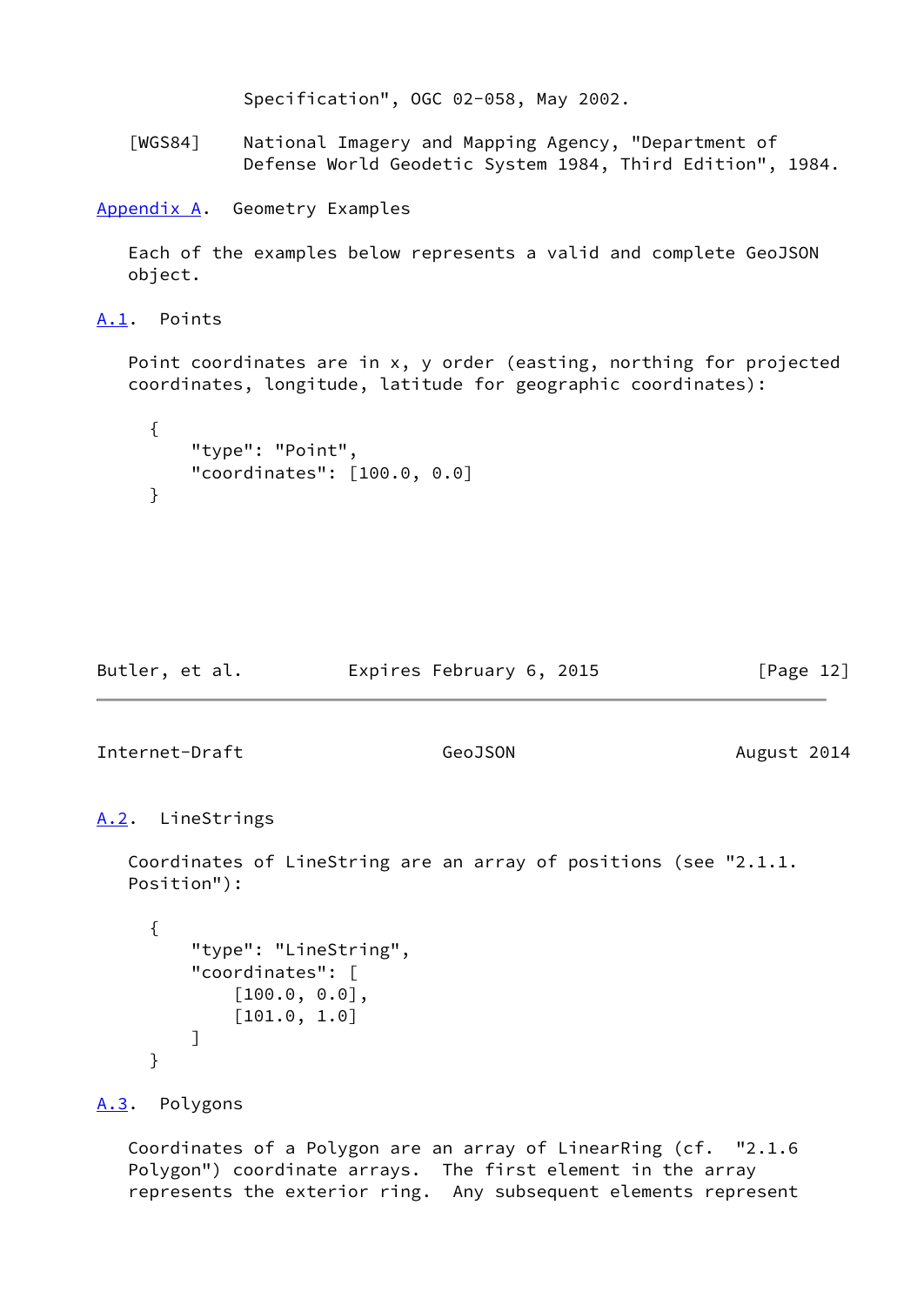```
 interior rings (or holes).
    No holes:
       {
            "type": "Polygon",
            "coordinates": [
\begin{bmatrix} 1 & 1 & 1 & 1 \ 1 & 1 & 1 & 1 \end{bmatrix} [100.0, 0.0],
                       [101.0, 0.0],
                       [101.0, 1.0],
                       [100.0, 1.0],
                       [100.0, 0.0]
 ]
            ]
       }
```
With holes:

Butler, et al. **Expires February 6, 2015** [Page 13]

<span id="page-14-0"></span>Internet-Draft GeoJSON GeoGEON August 2014

{

```
 "type": "Polygon",
                "coordinates": [
\begin{bmatrix} 1 & 1 & 1 & 1 \ 1 & 1 & 1 & 1 \end{bmatrix} [100.0, 0.0],
                               [101.0, 0.0],
                               [101.0, 1.0],
                               [100.0, 1.0],
                               [100.0, 0.0]
                       ],
\begin{bmatrix} 1 & 1 & 1 & 1 \ 1 & 1 & 1 & 1 \end{bmatrix}
```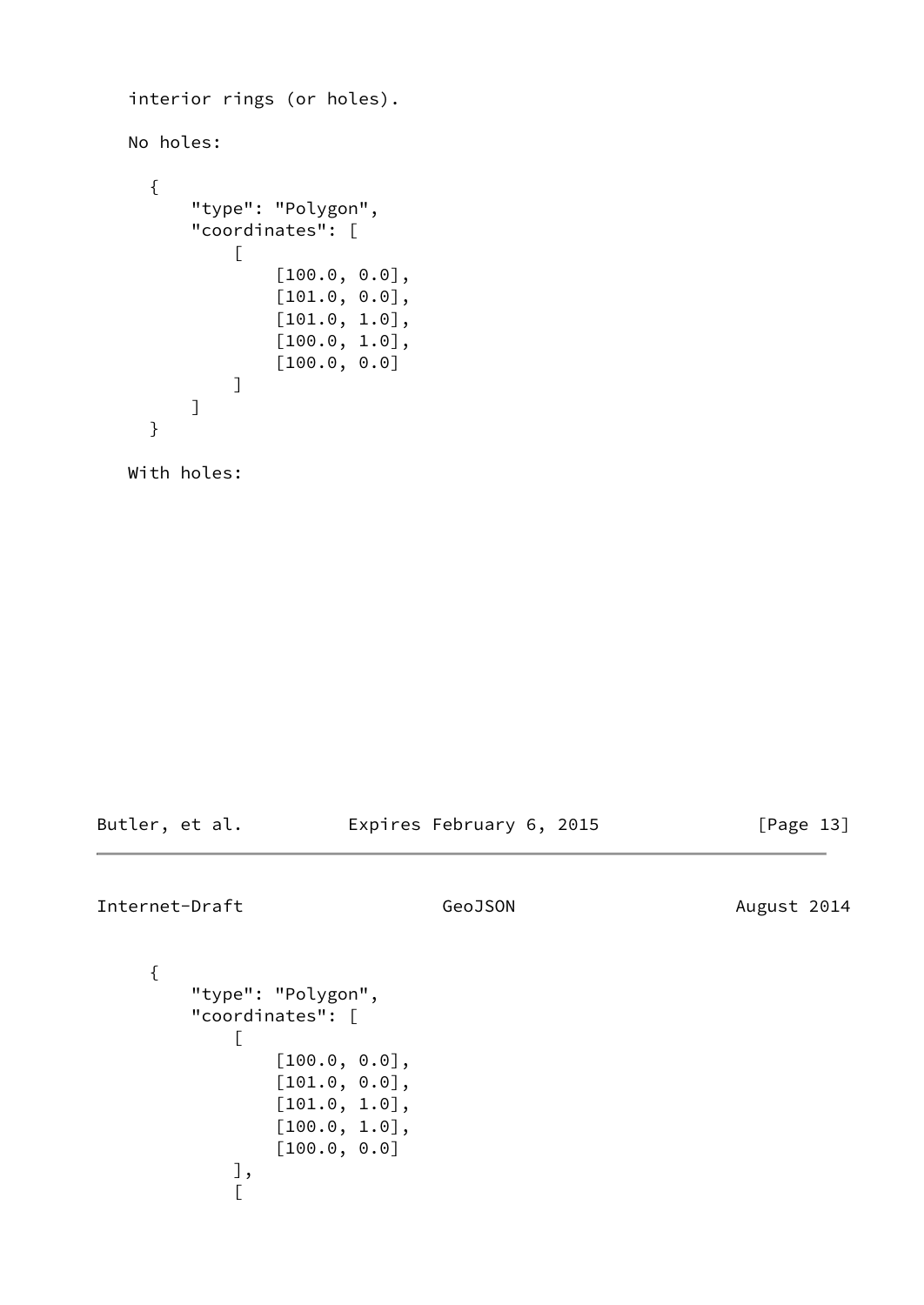```
 [100.2, 0.2],
                 [100.8, 0.2],
                  [100.8, 0.8],
                 [100.2, 0.8],
                 [100.2, 0.2]
 ]
         ]
     }
```

```
A.4. MultiPoints
```
Coordinates of a MultiPoint are an array of positions::

```
 {
     "type": "MultiPoint",
     "coordinates": [
          [100.0, 0.0],
          [101.0, 1.0]
     ]
 }
```
<span id="page-15-1"></span>[A.5](#page-15-1). MultiLineStrings

 $\begin{bmatrix} 1 & 1 & 1 & 1 \ 1 & 1 & 1 & 1 \end{bmatrix}$ 

 Coordinates of a MultiLineString are an array of LineString coordinate arrays:

<span id="page-15-2"></span>

| Butler, et al.   | Expires February 6, 2015   | [Page 14]   |
|------------------|----------------------------|-------------|
| Internet-Draft   | GeoJSON                    | August 2014 |
| "coordinates": [ | "type": "MultiLineString", |             |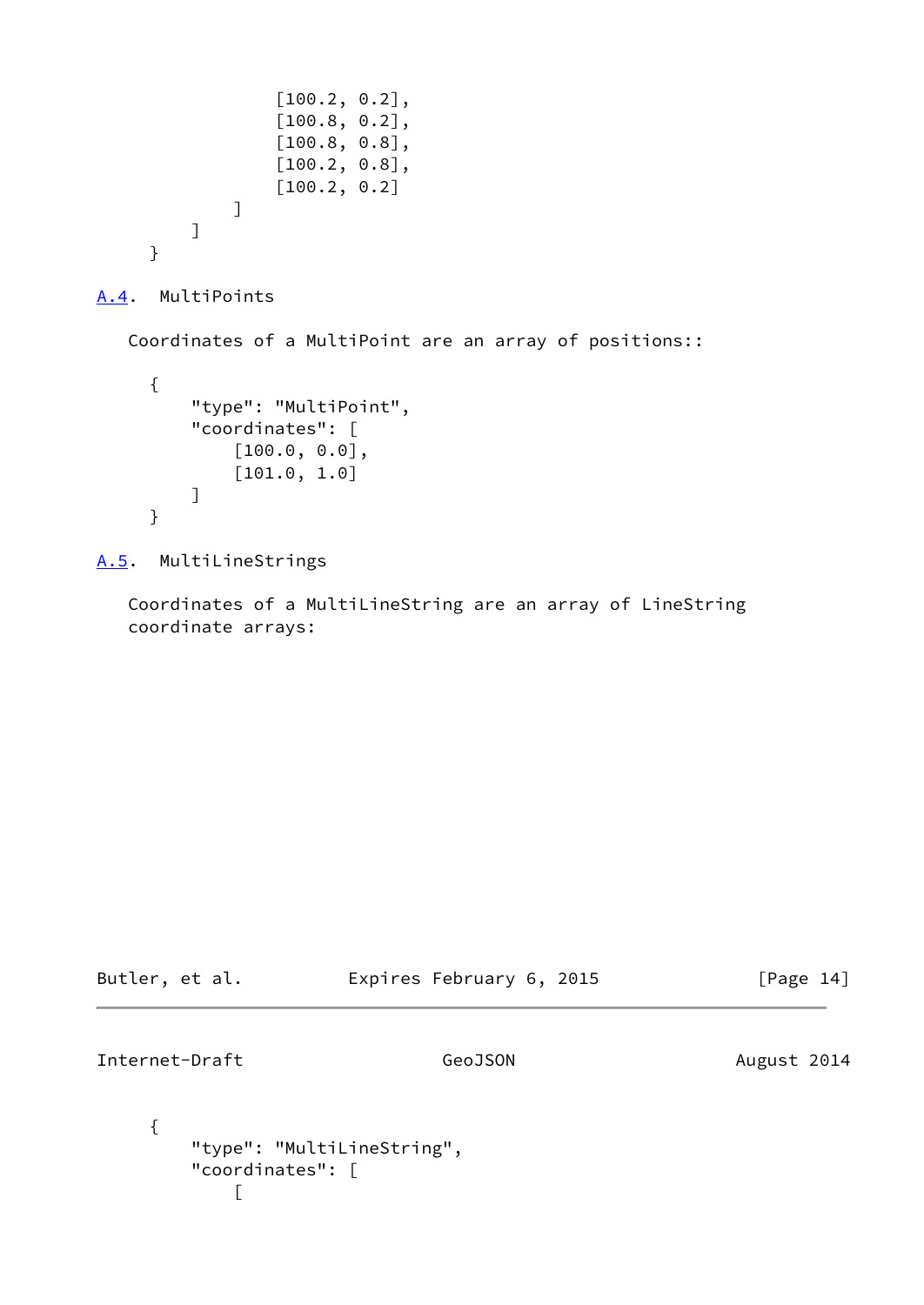```
 [100.0, 0.0],
                        [101.0, 1.0] ],
\begin{bmatrix} 1 & 1 & 1 & 1 \ 1 & 1 & 1 & 1 \end{bmatrix} [102.0, 2.0],
                        [103.0, 3.0] ]
             ]
       }
```
<span id="page-16-0"></span>[A.6](#page-16-0). MultiPolygons

 Coordinates of a MultiPolygon are an array of Polygon coordinate arrays:

Butler, et al. **Expires February 6, 2015** [Page 15]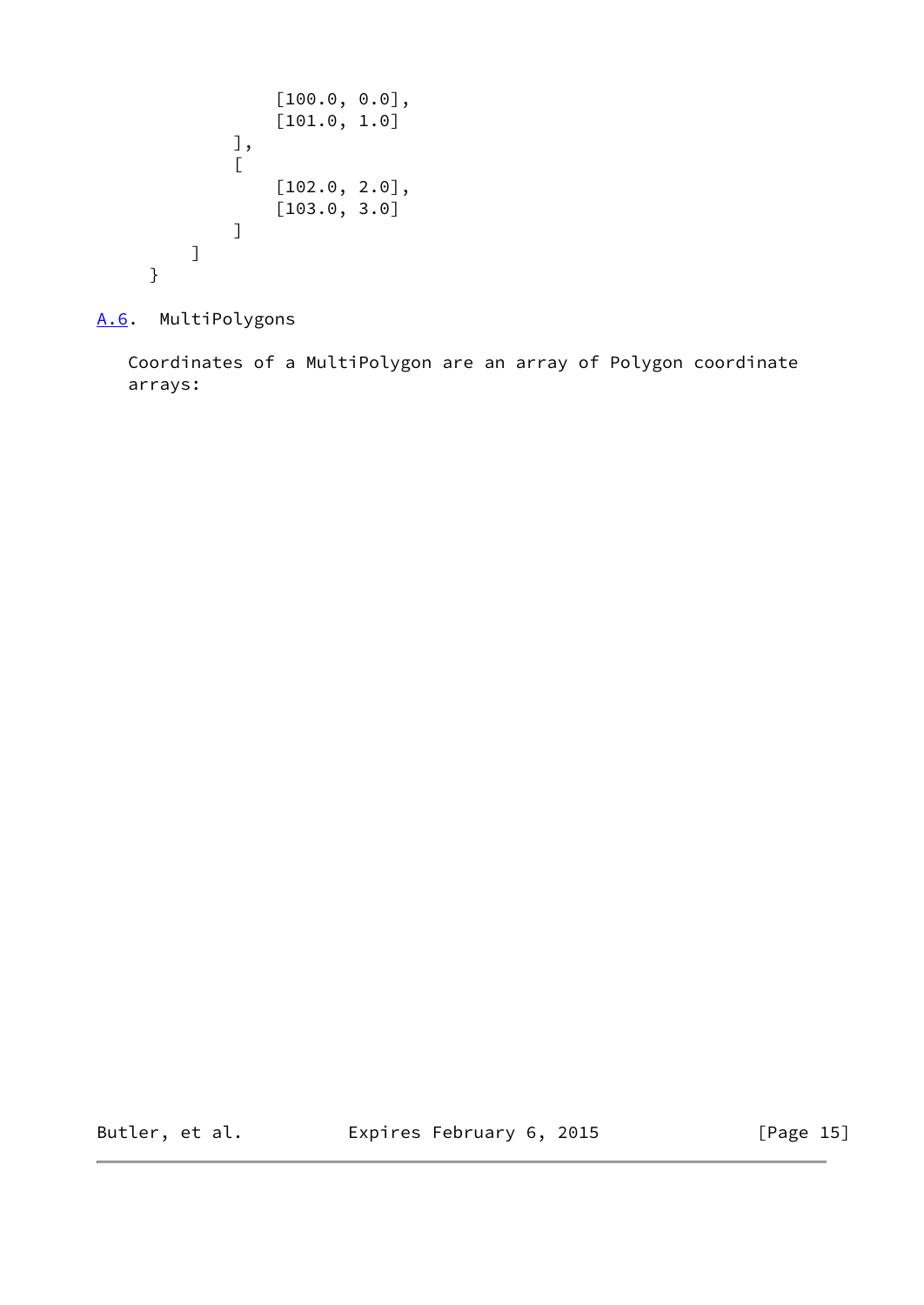{

```
 "type": "MultiPolygon",
          "coordinates": [
\begin{bmatrix} 1 & 1 & 1 & 1 \ 1 & 1 & 1 & 1 \end{bmatrix} [
                        [102.0, 2.0],
                        [103.0, 2.0],
                        [103.0, 3.0],
                        [102.0, 3.0],
                        [102.0, 2.0]
 ]
               ],
\begin{bmatrix} 1 & 1 & 1 & 1 \ 1 & 1 & 1 & 1 \end{bmatrix} [
                        [100.0, 0.0],
                        [101.0, 0.0],
                        [101.0, 1.0],
                        [100.0, 1.0],
                        [100.0, 0.0]
                   ],
 [
                        [100.2, 0.2],
                        [100.8, 0.2],
                        [100.8, 0.8],
                        [100.2, 0.8],
                        [100.2, 0.2]
 ]
 ]
          ]
      }
```
<span id="page-17-0"></span>[A.7](#page-17-0). GeometryCollections

 Each element in the geometries array of a GeometryCollection is one of the geometry objects described above: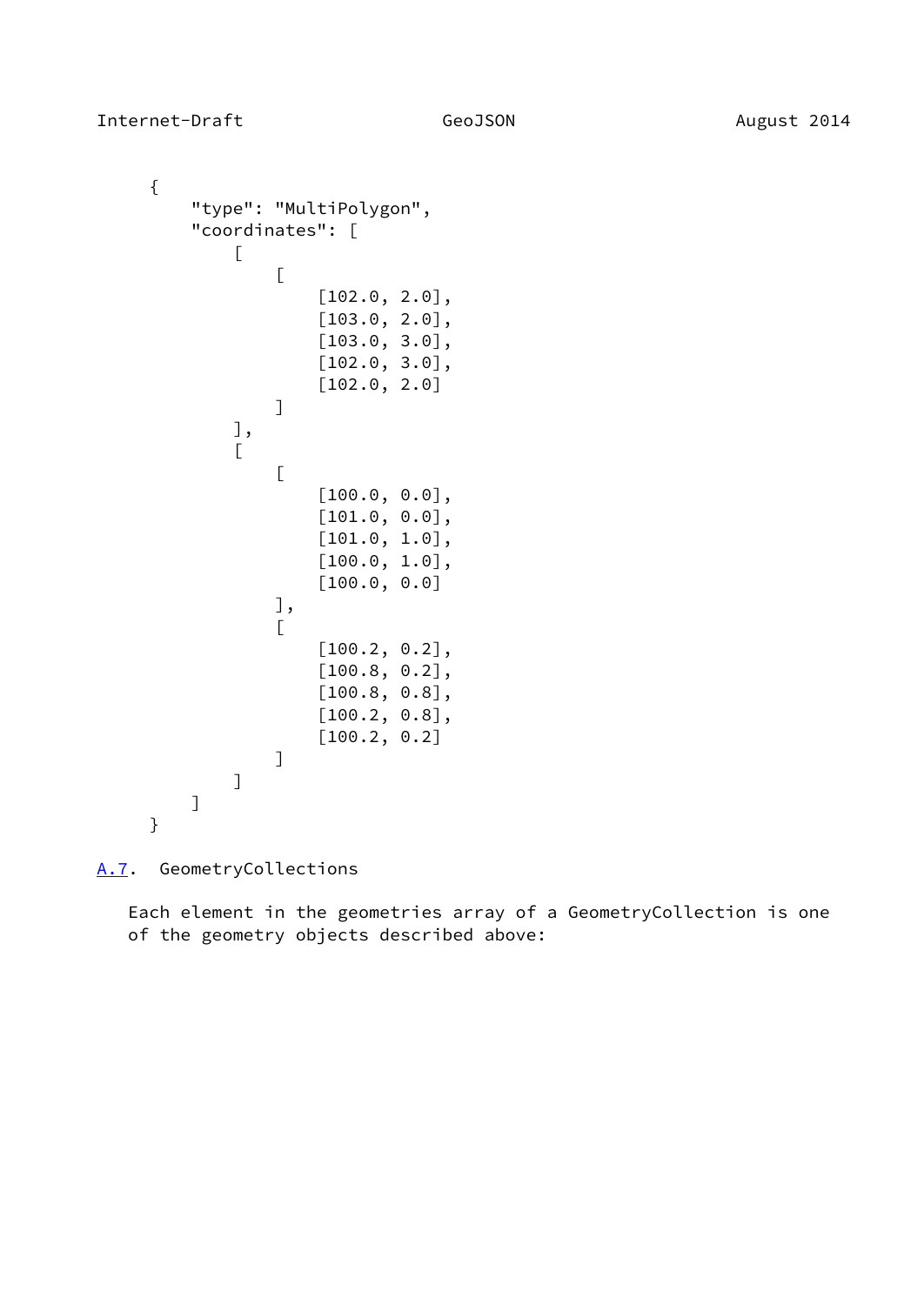```
Internet-Draft GeoJSON GeoDSON August 2014
```

```
 {
          "type": "GeometryCollection",
          "geometries": [{
              "type": "Point",
              "coordinates": [100.0, 0.0]
          }, {
              "type": "LineString",
              "coordinates": [
                  [101.0, 0.0],
                  [102.0, 1.0]
 ]
          }]
      }
```
<span id="page-18-0"></span>[Appendix B.](#page-18-0) Contributors

 The GeoJSON format is the product of discussion on the GeoJSON mailing list: [http://lists.geojson.org/listinfo.cgi/geojson](http://lists.geojson.org/listinfo.cgi/geojson-geojson.org) [geojson.org](http://lists.geojson.org/listinfo.cgi/geojson-geojson.org).

 Comments are solicited and should be addressed to the GeoJSON mailing list at geojson@lists.geojson.org or to the GeoJSON issue tracker at <https://github.com/geojson/draft-geojson/issues>.

Authors' Addresses

 H. Butler Hobu Inc.

 M. Daly Cadcorp

 A. Doyle MIT

 S. Gillies Mapbox Inc.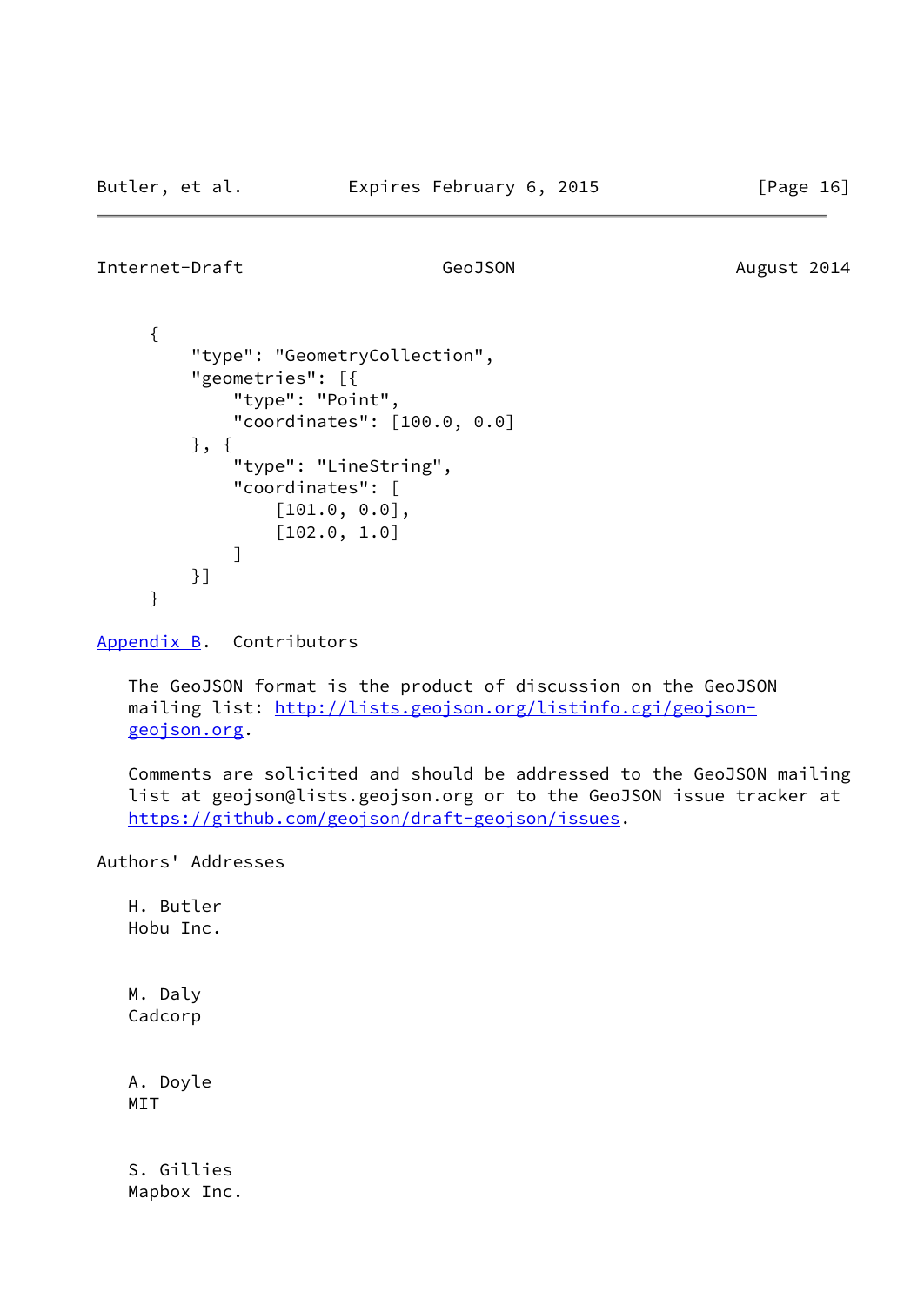Email: sean.gillies@gmail.com URI: <http://sgillies.net>

 T. Schaub OpenGeo

|  | Butler, et al. | Expires February 6, 2015 | [Page 17] |
|--|----------------|--------------------------|-----------|
|--|----------------|--------------------------|-----------|

Internet-Draft GeoJSON GeoDSON August 2014

 S. Drees Rheinaustr. 62 Bonn 53225 DE

 Email: stefan@drees.name URI: <http://sdre.es/>